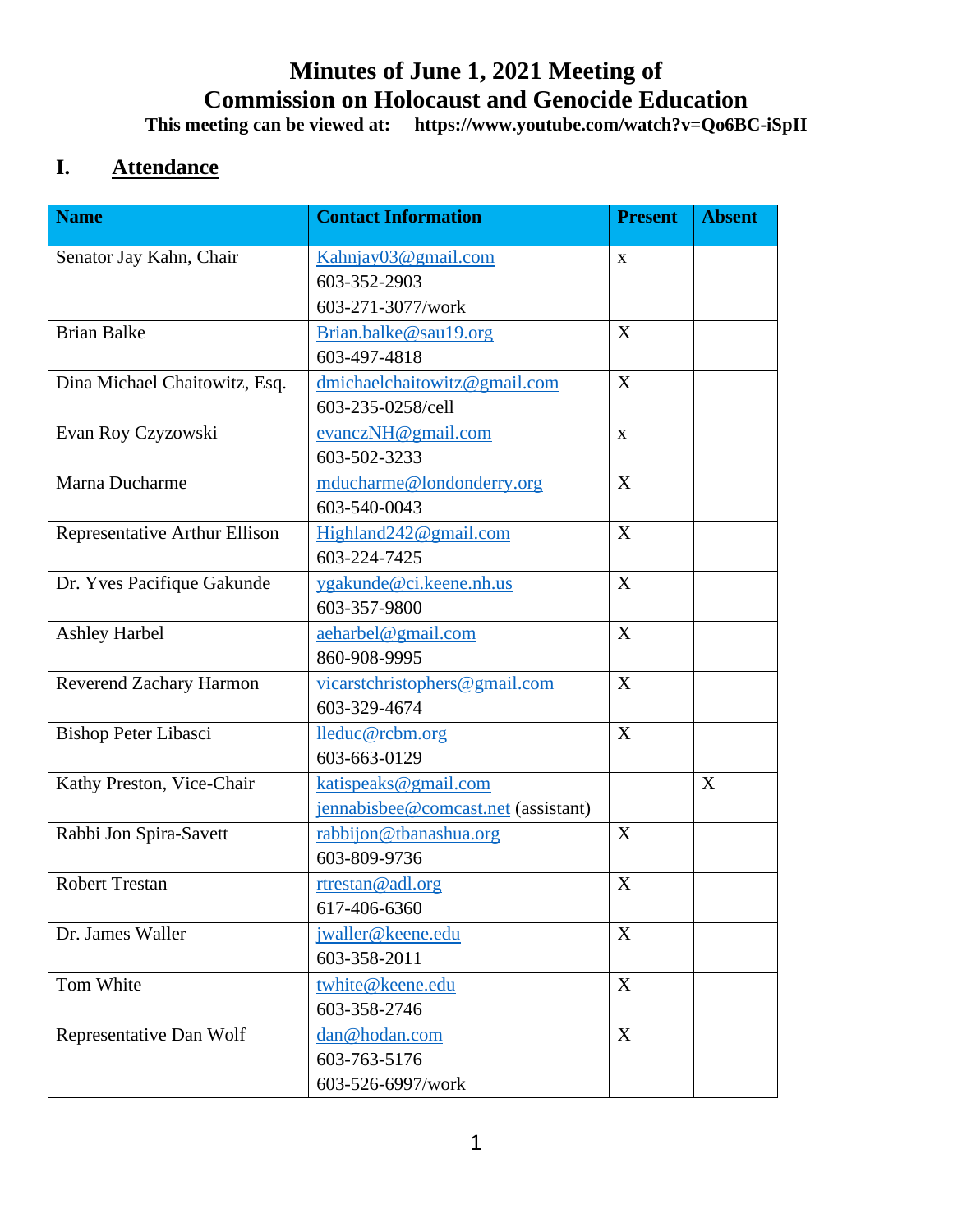### **II. Motions**

| <b>Motion</b>                                                     |             | <b>Failed   Passed   Abstain</b> |
|-------------------------------------------------------------------|-------------|----------------------------------|
| <b>Motion to accept minutes from April 2021</b><br><b>Meeting</b> | $\mathbf X$ |                                  |
|                                                                   |             |                                  |

Senator Kahn reviewed the Right-to-Know law.

**I. April minutes accepted.** Rep. Wolfe moved to accept the minutes of the April meeting; Rep Ellison seconded. The minutes were accepted unanimously by all those present.

#### **II. Policies Subcommittee report.**

The State Board of Education spent its April and May meetings discussing rules implemented by other states with respect to Genocide and related studies. The Board will be continuing this discussion on June 10. It will be helpful if several members of this Commission who have knowledge of implementation in other states be resources to the Board as it goes through that discussion. Chairman Kahn indicated that the Board would likely take some action at June meeting.

We discussed two issues that Board members are curious about: (1) the age appropriateness of Holocaust and genocide education (they observed that the floor in other states was "no earlier than  $6<sup>th</sup>$  grade"); and (2) how tightly the rule should prescribe a course of study (in some states, the course of study is wide open; in other states, rules prescribe location of studies). Board members expressed some concern that if the studies are placed in literature classes, the result might be simply a reading of *Night.* Ms. Harbel noted that the complete text of our proposed standards guards against that outcome.

If the Board continues to express concern over the phrase "not later than 6<sup>th</sup> grade," we will clarify that the curriculum be implemented in middle school grades  $6-8<sup>th</sup>$ and continuing through  $12<sup>th</sup>$  grade.

Sup. Balke can be available on the  $10<sup>th</sup>$ ; Ashley, Tom, Evan, Marna, and Robert may be able to participate as well. Meeting starts at 9 am, and meetings typically go to 3:30 or 5 pm. There is no definitive time. Senator Kahn will let Angela Adams know who is available when. **Folks have to register:** Here is the link to register for the State Board Meeting:

[https://www.education.nh.gov/who-we-are/state-board-of-education/state-board-m](https://www.education.nh.gov/who-we-are/state-board-of-education/state-board-meetings-and-minutes/2021-state-board-meetings)